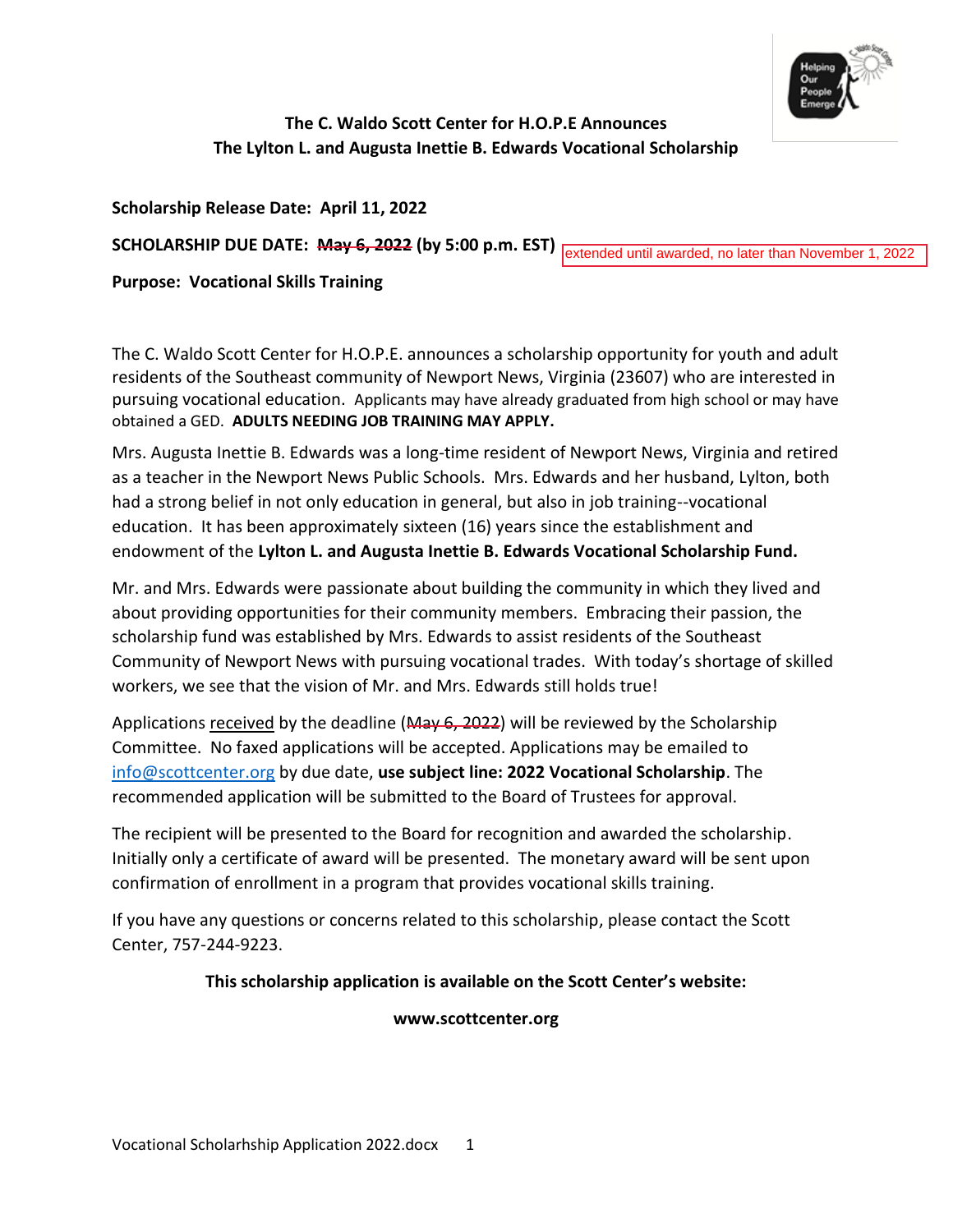

# **Lylton L. and Augusta Inettie B. Edwards**

# **Vocational Skills Training Scholarship Application**

Applicants may have already graduated from high school or may have obtained a GED.

## **ADULTS NEEDING JOB TRAINING MAY APPLY**

## Please TYPE/PRINT information requested on the form.

#### **Part A- General Information**

| Last Name                                                                                                                                                                                               |                                 | First Name | Middle Initial                                                                                                                                                                                                                 |  |
|---------------------------------------------------------------------------------------------------------------------------------------------------------------------------------------------------------|---------------------------------|------------|--------------------------------------------------------------------------------------------------------------------------------------------------------------------------------------------------------------------------------|--|
|                                                                                                                                                                                                         |                                 |            |                                                                                                                                                                                                                                |  |
| Date of Birth: Month                                                                                                                                                                                    |                                 |            | Year                                                                                                                                                                                                                           |  |
| <b>Mailing Address:</b>                                                                                                                                                                                 |                                 |            |                                                                                                                                                                                                                                |  |
| #<br>Street                                                                                                                                                                                             | City                            | State      | Zip Code                                                                                                                                                                                                                       |  |
|                                                                                                                                                                                                         |                                 |            | Email Address: North and Senator and Senator and Senator and Senator and Senator Annual Senator and Senator Annual Senator Annual Senator Annual Senator Annual Senator Annual Senator Annual Senator Annual Senator Annual Se |  |
| <b>Education History:</b>                                                                                                                                                                               |                                 |            |                                                                                                                                                                                                                                |  |
| <b>High School Graduate</b>                                                                                                                                                                             | <b>Year Graduated</b>           |            |                                                                                                                                                                                                                                |  |
| Obtained G.E.D.                                                                                                                                                                                         | Year Obtained<br><u>Learned</u> |            |                                                                                                                                                                                                                                |  |
| Last Grade Level Completed                                                                                                                                                                              |                                 |            |                                                                                                                                                                                                                                |  |
|                                                                                                                                                                                                         |                                 |            |                                                                                                                                                                                                                                |  |
| Vocational programs to which you have applied:                                                                                                                                                          |                                 |            |                                                                                                                                                                                                                                |  |
| Name of vocational program you plan to attend:                                                                                                                                                          |                                 |            |                                                                                                                                                                                                                                |  |
| Have you been accepted to the vocational program of your choice? Yes                                                                                                                                    |                                 |            | <b>No</b>                                                                                                                                                                                                                      |  |
| *Please provide a copy of the letter of acceptance or other official decument in from the vocational<br>program to verify your acceptance.<br>Documents attached: Yes<br>N <sub>o</sub><br>To be mailed |                                 |            |                                                                                                                                                                                                                                |  |